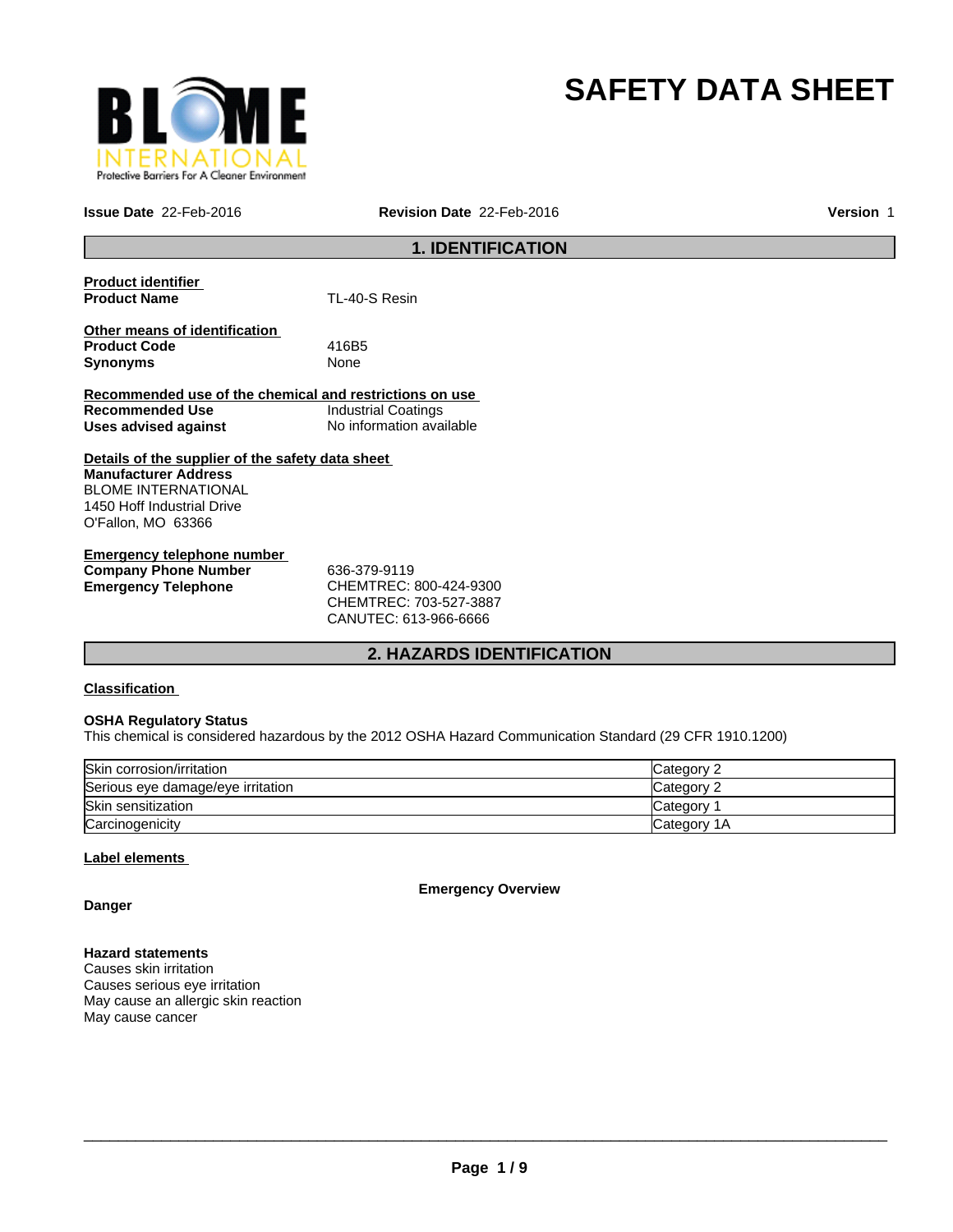

**Appearance** viscous **Physical state** liquid **Odor** Slight

 $\overline{\phantom{a}}$  ,  $\overline{\phantom{a}}$  ,  $\overline{\phantom{a}}$  ,  $\overline{\phantom{a}}$  ,  $\overline{\phantom{a}}$  ,  $\overline{\phantom{a}}$  ,  $\overline{\phantom{a}}$  ,  $\overline{\phantom{a}}$  ,  $\overline{\phantom{a}}$  ,  $\overline{\phantom{a}}$  ,  $\overline{\phantom{a}}$  ,  $\overline{\phantom{a}}$  ,  $\overline{\phantom{a}}$  ,  $\overline{\phantom{a}}$  ,  $\overline{\phantom{a}}$  ,  $\overline{\phantom{a}}$ 

### **Precautionary Statements - Prevention**

Obtain special instructions before use Do not handle until all safety precautions have been read and understood Use personal protective equipment as required Wash face, hands and any exposed skin thoroughly after handling Avoid breathing dust/fume/gas/mist/vapors/spray Contaminated work clothing should not be allowed out of the workplace Wear protective gloves

### **Precautionary Statements - Response**

IF exposed or concerned: Get medical advice/attention IF IN EYES: Rinse cautiously with water for several minutes. Remove contact lenses, if present and easy to do. Continue rinsing If eye irritation persists: Get medical advice/attention IF ON SKIN: Wash with plenty of soap and water Take off contaminated clothing and wash before reuse If skin irritation or rash occurs: Get medical advice/attention

### **Precautionary Statements - Storage**

Store locked up

### **Precautionary Statements - Disposal**

Dispose of contents/container to an approved waste disposal plant

### **Hazards not otherwise classified (HNOC)**

Not applicable

### **Other Information**

May be harmful if swallowed. Toxic to aquatic life with long lasting effects.

### **Unknown acute toxicity**

30% of the mixture consists of ingredient(s) of unknown toxicity

# **3. COMPOSITION/INFORMATION ON INGREDIENTS**

### **Substance**

Not applicable

### **Mixture**

| <b>Chemical Name</b>                                                                        | <b>CAS No</b> | Weight-%  |  |  |
|---------------------------------------------------------------------------------------------|---------------|-----------|--|--|
| Bisphenol A-epichlorohydrin polymer *                                                       | 25068-38-6    | 40 - 70   |  |  |
| Quartz *                                                                                    | 14808-60-7    | $10 - 30$ |  |  |
| Alkyl (C12-C14) Glycidyl Ether *                                                            | 68609-97-2    | $5 - 10$  |  |  |
| Titanium dioxide *                                                                          | 13463-67-7    | - 5       |  |  |
| Mica *                                                                                      | 12001-26-2    | - 5       |  |  |
| *The except perceptance (approximation) of approaching has been withheld as a trade approxi |               |           |  |  |

The exact percentage (concentration) of composition has been withheld as a trade secret.

# **4. FIRST AID MEASURES**

### Description of first aid measures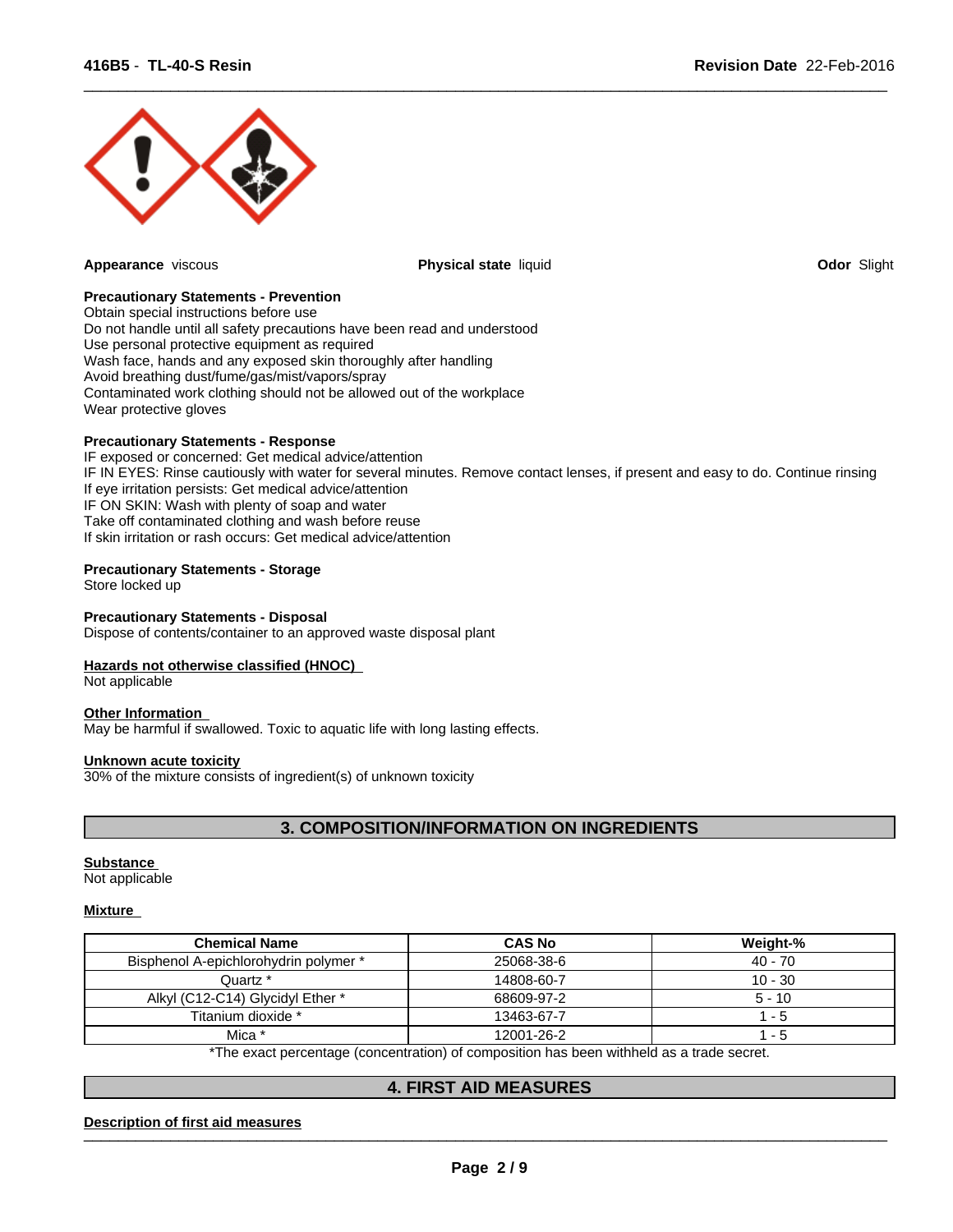| <b>General advice</b>                                                      | If symptoms persist, call a physician. Do not breathe dust/fume/gas/mist/vapors/spray. Do<br>not get in eyes, on skin, or on clothing.                                                                                       |  |  |  |
|----------------------------------------------------------------------------|------------------------------------------------------------------------------------------------------------------------------------------------------------------------------------------------------------------------------|--|--|--|
| Eye contact                                                                | Immediately flush with plenty of water. After initial flushing, remove any contact lenses and<br>continue flushing for at least 15 minutes. Keep eye wide open while rinsing. If symptoms<br>persist, call a physician.      |  |  |  |
| <b>Skin contact</b>                                                        | Wash off immediately with soap and plenty of water while removing all contaminated<br>clothes and shoes. Wash contaminated clothing before reuse. If skin irritation persists, call<br>a physician.                          |  |  |  |
| <b>Inhalation</b>                                                          | Remove to fresh air. If breathing is irregular or stopped, administer artificial respiration.<br>Avoid direct contact with skin. Use barrier to give mouth-to-mouth resuscitation. If<br>symptoms persist, call a physician. |  |  |  |
| Ingestion                                                                  | Rinse mouth. Drink plenty of water. Do not induce vomiting without medical advice. Never<br>give anything by mouth to an unconscious person. If symptoms persist, call a physician.                                          |  |  |  |
| Self-protection of the first aider                                         | Use personal protective equipment as required.                                                                                                                                                                               |  |  |  |
| Most important symptoms and effects, both acute and delayed                |                                                                                                                                                                                                                              |  |  |  |
| <b>Symptoms</b>                                                            | May cause redness and tearing of the eyes. May cause skin irritation. Redness.                                                                                                                                               |  |  |  |
| Indication of any immediate medical attention and special treatment needed |                                                                                                                                                                                                                              |  |  |  |
| Note to physicians                                                         | May cause sensitization in susceptible persons. Treat symptomatically.                                                                                                                                                       |  |  |  |

 $\overline{\phantom{a}}$  ,  $\overline{\phantom{a}}$  ,  $\overline{\phantom{a}}$  ,  $\overline{\phantom{a}}$  ,  $\overline{\phantom{a}}$  ,  $\overline{\phantom{a}}$  ,  $\overline{\phantom{a}}$  ,  $\overline{\phantom{a}}$  ,  $\overline{\phantom{a}}$  ,  $\overline{\phantom{a}}$  ,  $\overline{\phantom{a}}$  ,  $\overline{\phantom{a}}$  ,  $\overline{\phantom{a}}$  ,  $\overline{\phantom{a}}$  ,  $\overline{\phantom{a}}$  ,  $\overline{\phantom{a}}$ 

# **5. FIRE-FIGHTING MEASURES**

### **Suitable extinguishing media**

Use extinguishing measures that are appropriate to local circumstances and the surrounding environment. Dry chemical, CO2, sand, earth, water spray or regular foam.

**Unsuitable extinguishing media** Do not use a solid water stream as it may scatter and spread fire.

### **Specific hazards arising from the chemical**

In the event of fire and/or explosion do not breathe fumes. May cause sensitization in susceptible persons. Thermal decomposition can lead to release of irritating and toxic gases and vapors.

**Explosion data Sensitivity to Mechanical Impact** None. **Sensitivity to Static Discharge** None.

### **Protective equipment and precautions for firefighters**

As in any fire, wear self-contained breathing apparatus pressure-demand, MSHA/NIOSH (approved or equivalent) and full protective gear.

# **6. ACCIDENTAL RELEASE MEASURES**

### **Personal precautions, protective equipment and emergency procedures**

**Personal precautions** Avoid contact with skin, eyes or clothing. Use personal protective equipment as required. Evacuate personnel to safe areas. Keep people away from and upwind of spill/leak. **Environmental precautions Environmental precautions** Prevent entry into waterways, sewers, basements or confined areas. Prevent further leakage or spillage if safe to do so.

**Methods and material for containment and cleaning up**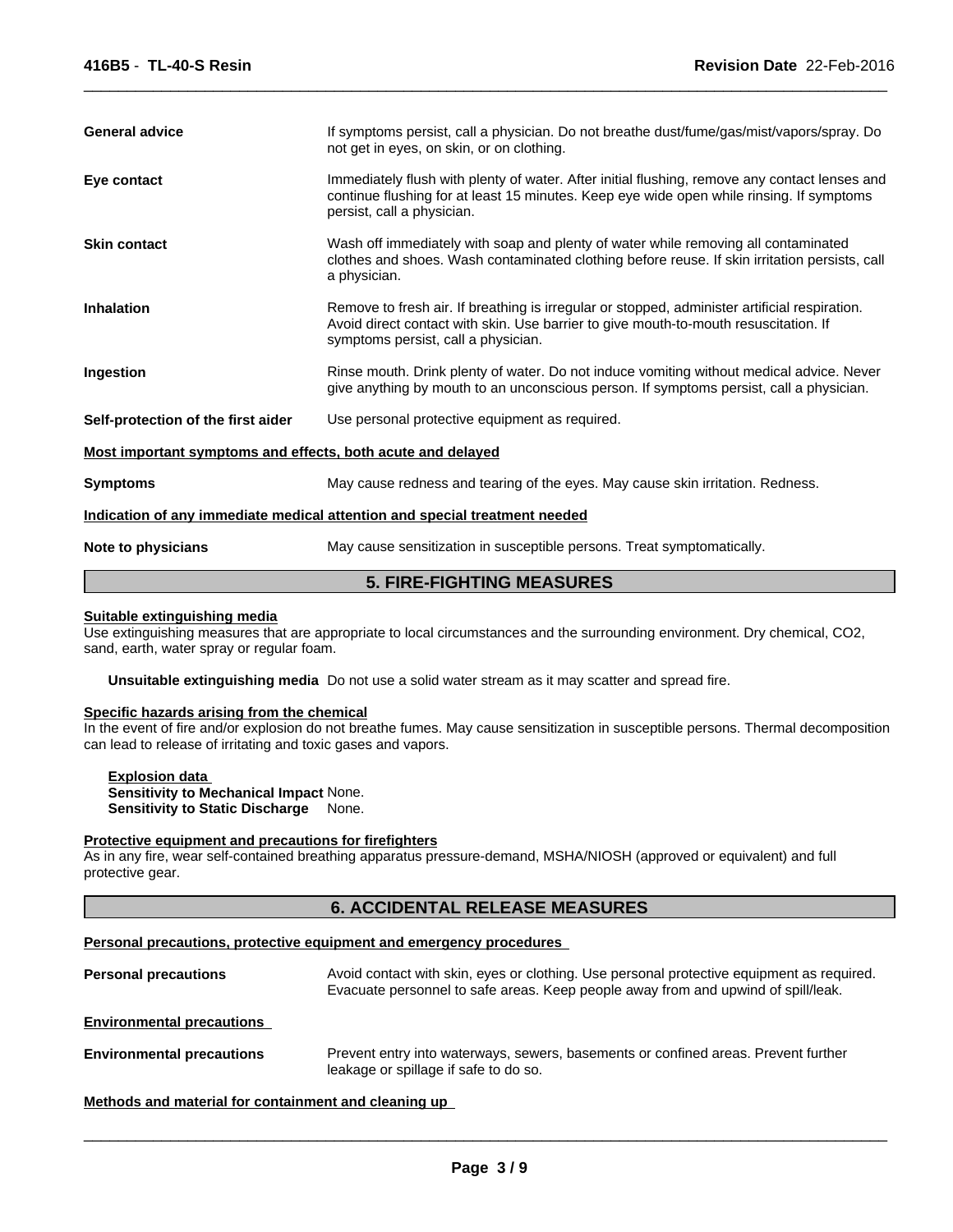| <b>Methods for containment</b>                               | Prevent further leakage or spillage if safe to do so.                                                                                                                                                                                                                               |  |  |  |  |
|--------------------------------------------------------------|-------------------------------------------------------------------------------------------------------------------------------------------------------------------------------------------------------------------------------------------------------------------------------------|--|--|--|--|
| Methods for cleaning up                                      | Use personal protective equipment as required. Cover liquid spill with sand, earth or other<br>non-combustible absorbent material. Take up mechanically, placing in appropriate<br>containers for disposal. Clean contaminated surface thoroughly.                                  |  |  |  |  |
|                                                              | <b>7. HANDLING AND STORAGE</b>                                                                                                                                                                                                                                                      |  |  |  |  |
| <b>Precautions for safe handling</b>                         |                                                                                                                                                                                                                                                                                     |  |  |  |  |
| Advice on safe handling                                      | Avoid contact with skin, eyes or clothing. Wash contaminated clothing before reuse. Do not<br>eat, drink or smoke when using this product. Use personal protective equipment as<br>required. Do not breathe dust/fume/gas/mist/vapors/spray. Use with local exhaust<br>ventilation. |  |  |  |  |
| Conditions for safe storage, including any incompatibilities |                                                                                                                                                                                                                                                                                     |  |  |  |  |
| <b>Storage Conditions</b>                                    | Keep container tightly closed in a dry and well-ventilated place. Keep in properly labeled<br>containers.                                                                                                                                                                           |  |  |  |  |
| Incompatible materials                                       | Strong oxidizing agents. Strong acids. Strong bases.                                                                                                                                                                                                                                |  |  |  |  |

 $\overline{\phantom{a}}$  ,  $\overline{\phantom{a}}$  ,  $\overline{\phantom{a}}$  ,  $\overline{\phantom{a}}$  ,  $\overline{\phantom{a}}$  ,  $\overline{\phantom{a}}$  ,  $\overline{\phantom{a}}$  ,  $\overline{\phantom{a}}$  ,  $\overline{\phantom{a}}$  ,  $\overline{\phantom{a}}$  ,  $\overline{\phantom{a}}$  ,  $\overline{\phantom{a}}$  ,  $\overline{\phantom{a}}$  ,  $\overline{\phantom{a}}$  ,  $\overline{\phantom{a}}$  ,  $\overline{\phantom{a}}$ 

# **8. EXPOSURE CONTROLS/PERSONAL PROTECTION**

# **Control parameters**

# **Exposure Guidelines** .

| <b>Chemical Name</b>           | <b>ACGIH TLV</b>                                      | <b>OSHA PEL</b>                                                                                                                                                                     | <b>NIOSH IDLH</b>                                                                                   |
|--------------------------------|-------------------------------------------------------|-------------------------------------------------------------------------------------------------------------------------------------------------------------------------------------|-----------------------------------------------------------------------------------------------------|
| Quartz<br>14808-60-7           | TWA: $0.025$ mg/m <sup>3</sup> respirable<br>fraction | $(30)/(%SiO2 + 2)$ mg/m <sup>3</sup> TWA<br>total dust<br>: $(250)/(%SiO2 + 5)$ mppcf TWA<br>respirable fraction<br>$(10)/(%SiO2 + 2)$ mg/m <sup>3</sup> TWA<br>respirable fraction | IDLH: 50 $mq/m3$ respirable dust<br>TWA: $0.05$ mg/m <sup>3</sup> respirable dust                   |
| Titanium dioxide<br>13463-67-7 | TWA: $10 \text{ mg/m}^3$                              | TWA: $15 \text{ mg/m}^3$ total dust                                                                                                                                                 | IDLH: $5000 \text{ mg/m}^3$                                                                         |
| Mica<br>12001-26-2             | TWA: $3 \text{mq/m}^3$ respirable fraction            | TWA: 20 mppcf <1% Crystalline<br>silica                                                                                                                                             | IDLH: $1500 \text{ mg/m}^3$<br>TWA: 3 mg/m <sup>3</sup> containing $<$ 1%<br>Quartz respirable dust |

*NIOSH IDLH Immediately Dangerous to Life or Health*

# **Appropriate engineering controls**

| <b>Engineering Controls</b> | Showers<br>Eyewash stations |
|-----------------------------|-----------------------------|
|                             | Ventilation systems.        |

# **Individual protection measures, such as personal protective equipment**

| <b>Eye/face protection</b> |                                       | Wear safety glasses with side shields (or goggles).                                                                                                                                                                                                                                                                              |  |  |  |
|----------------------------|---------------------------------------|----------------------------------------------------------------------------------------------------------------------------------------------------------------------------------------------------------------------------------------------------------------------------------------------------------------------------------|--|--|--|
|                            | Skin and body protection              | Wear protective gloves and protective clothing.                                                                                                                                                                                                                                                                                  |  |  |  |
|                            | <b>Respiratory protection</b>         | If exposure limits are exceeded or irritation is experienced, NIOSH/MSHA approved<br>respiratory protection should be worn. Positive-pressure supplied air respirators may be<br>required for high airborne contaminant concentrations. Respiratory protection must be<br>provided in accordance with current local regulations. |  |  |  |
|                            | <b>General Hygiene Considerations</b> | When using do not eat, drink or smoke. Wash contaminated clothing before reuse. Regular<br>cleaning of equipment, work area and clothing is recommended.                                                                                                                                                                         |  |  |  |

# **9. PHYSICAL AND CHEMICAL PROPERTIES**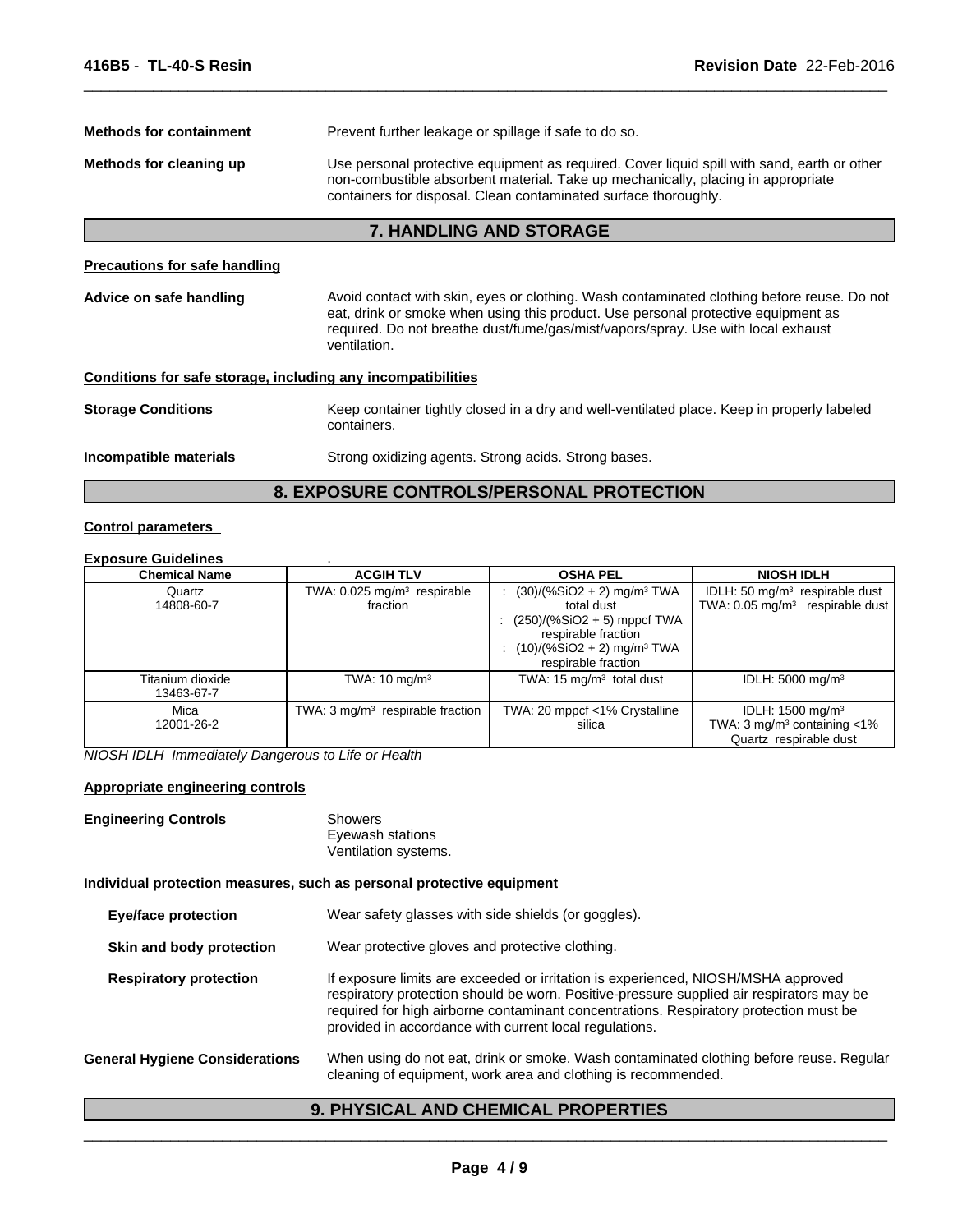### **Information on basic physical and chemical properties**

**Physical state** liquid **Appearance Color**

**Explosive properties** Not an explosive<br> **Oxidizing properties** Not applicable **Oxidizing properties Partition coefficient No information available**<br> **Autoignition temperature No information available Autoignition temperature No information available**<br> **Decomposition temperature No information available Flash point Decomposition temperature** No information available<br> **Kinematic viscosity** No information available **Kinematic viscosity Dynamic viscosity** No information available **Property Flammability (solid, gas) Flammability Limit in Air**<br>**Upper flammability limit:** No information available **Upper flammability limit:** No information available<br> **Lower flammability limit:** No information available **pH** No information available **Lower flammability limit: Vapor pressure** No information available **Vapor density** No information available **Melting point / freezing point** No information available **Relative density** 1.32 **Water solubility Insoluble in water Solubility in other solvents** No information available **Boiling point / boiling range** > 200 °C / 392 °F

#### **Other Information**

**VOC Content (%)** 0 g/L

viscous pigmented

> 120 °C / 248 °F **Values** 

No information available<br>No information available

**Softening point** No information available **Molecular weight** No information available **Density** No information available **Bulk density** No information available **Odor**

 $\overline{\phantom{a}}$  ,  $\overline{\phantom{a}}$  ,  $\overline{\phantom{a}}$  ,  $\overline{\phantom{a}}$  ,  $\overline{\phantom{a}}$  ,  $\overline{\phantom{a}}$  ,  $\overline{\phantom{a}}$  ,  $\overline{\phantom{a}}$  ,  $\overline{\phantom{a}}$  ,  $\overline{\phantom{a}}$  ,  $\overline{\phantom{a}}$  ,  $\overline{\phantom{a}}$  ,  $\overline{\phantom{a}}$  ,  $\overline{\phantom{a}}$  ,  $\overline{\phantom{a}}$  ,  $\overline{\phantom{a}}$ 

**Odor threshold** No information available Slight

### **Remarks•Method**

Pensky-Martens Closed Cup (PMCC)

# **10. STABILITY AND REACTIVITY**

**Reactivity**  No data available

### **Chemical stability**

Stable under recommended storage conditions. **Possibility of Hazardous Reactions** None under normal processing. **Conditions to avoid** Extremes of temperature and direct sunlight. **Incompatible materials** Strong oxidizing agents. Strong acids. Strong bases. **Hazardous Decomposition Products** None known based on information supplied.

# **11. TOXICOLOGICAL INFORMATION**

**Information on likely routes of exposure** 

**Product Information**

**Inhalation** No data available.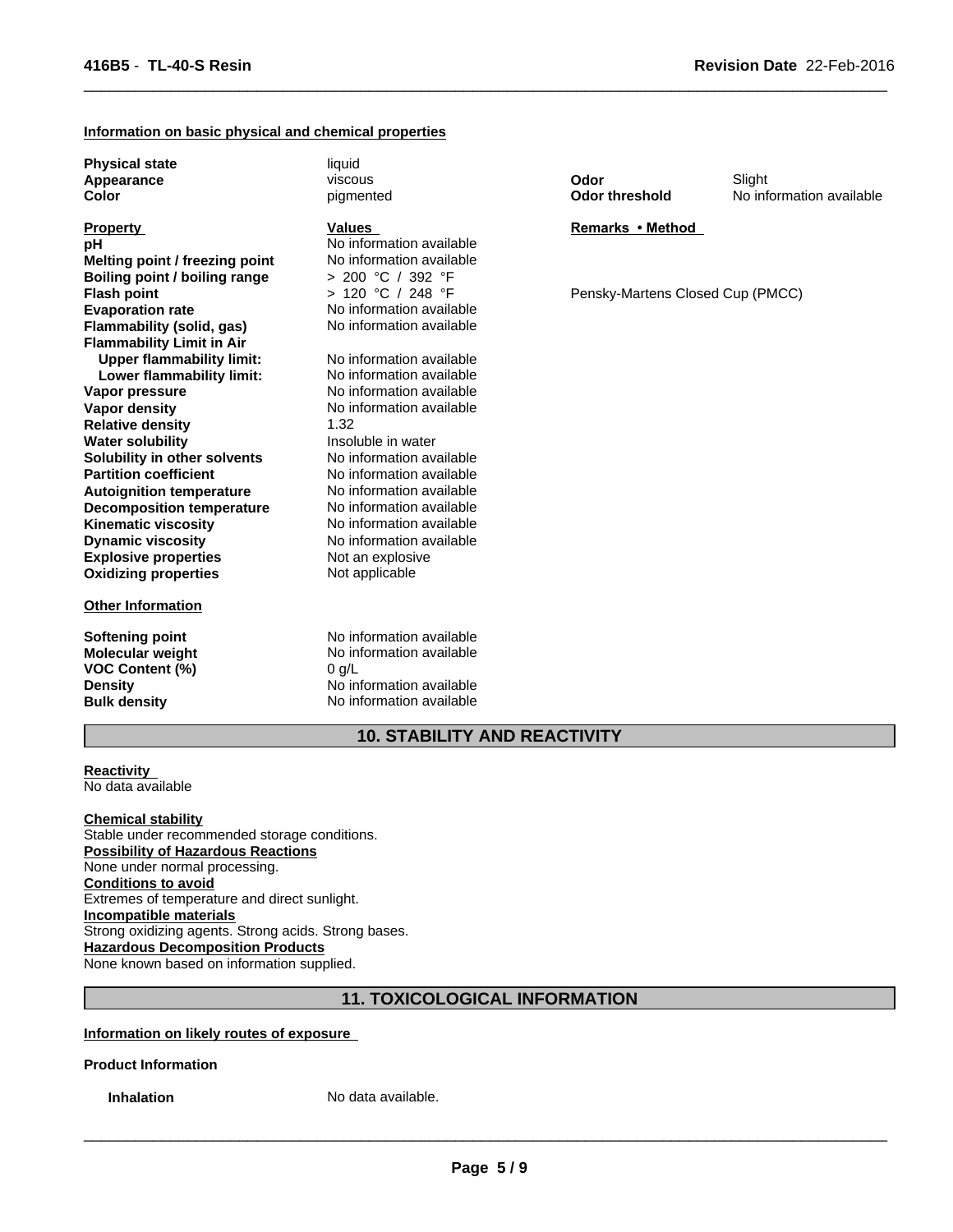| Eye contact                                                                                                                                                                                       |                                                                                                                                                                                                               | Irritating to eyes.                                                                                                                 |                |  |             |  |
|---------------------------------------------------------------------------------------------------------------------------------------------------------------------------------------------------|---------------------------------------------------------------------------------------------------------------------------------------------------------------------------------------------------------------|-------------------------------------------------------------------------------------------------------------------------------------|----------------|--|-------------|--|
| <b>Skin contact</b>                                                                                                                                                                               |                                                                                                                                                                                                               | Irritating to skin. Repeated or prolonged skin contact may cause allergic reactions with<br>susceptible persons.                    |                |  |             |  |
| Ingestion                                                                                                                                                                                         |                                                                                                                                                                                                               | No data available.                                                                                                                  |                |  |             |  |
| <b>Chemical Name</b>                                                                                                                                                                              |                                                                                                                                                                                                               | Oral LD50<br>Dermal LD50<br><b>Inhalation LC50</b>                                                                                  |                |  |             |  |
| Bisphenol A-epichlorohydrin<br>polymer<br>25068-38-6                                                                                                                                              |                                                                                                                                                                                                               | $= 11400$ mg/kg (Rat)                                                                                                               |                |  |             |  |
| Quartz<br>14808-60-7                                                                                                                                                                              | $= 500$ mg/kg (Rat)                                                                                                                                                                                           |                                                                                                                                     | $\blacksquare$ |  | $\sim$      |  |
| Alkyl (C12-C14) Glycidyl Ether<br>68609-97-2                                                                                                                                                      | $= 17100$ mg/kg (Rat)                                                                                                                                                                                         |                                                                                                                                     |                |  |             |  |
| Titanium dioxide<br>13463-67-7                                                                                                                                                                    | > 10000 mg/kg (Rat)                                                                                                                                                                                           |                                                                                                                                     |                |  |             |  |
| Information on toxicological effects                                                                                                                                                              |                                                                                                                                                                                                               |                                                                                                                                     |                |  |             |  |
| <b>Symptoms</b>                                                                                                                                                                                   | tearing of the eyes.                                                                                                                                                                                          | May cause skin irritation. May cause an allergic skin reaction. May cause redness and                                               |                |  |             |  |
| Delayed and immediate effects as well as chronic effects from short and long-term exposure                                                                                                        |                                                                                                                                                                                                               |                                                                                                                                     |                |  |             |  |
| <b>Sensitization</b><br>Germ cell mutagenicity                                                                                                                                                    | No information available.                                                                                                                                                                                     | May cause sensitization by skin contact.                                                                                            |                |  |             |  |
| Carcinogenicity<br><b>Chemical Name</b>                                                                                                                                                           | <b>ACGIH</b>                                                                                                                                                                                                  | The table below indicates whether each agency has listed any ingredient as a carcinogen.<br><b>IARC</b>                             | <b>NTP</b>     |  | <b>OSHA</b> |  |
| Quartz                                                                                                                                                                                            | A2                                                                                                                                                                                                            | Group 1                                                                                                                             | Known          |  | X           |  |
| 14808-60-7                                                                                                                                                                                        |                                                                                                                                                                                                               |                                                                                                                                     |                |  |             |  |
| Titanium dioxide<br>13463-67-7                                                                                                                                                                    |                                                                                                                                                                                                               | Group 2B                                                                                                                            |                |  | Χ           |  |
| A2 - Suspected Human Carcinogen<br>Group 1 - Carcinogenic to Humans<br>Group 2B - Possibly Carcinogenic to Humans<br>NTP (National Toxicology Program)<br>Known - Known Carcinogen<br>X - Present | ACGIH (American Conference of Governmental Industrial Hygienists)<br>IARC (International Agency for Research on Cancer)<br>OSHA (Occupational Safety and Health Administration of the US Department of Labor) |                                                                                                                                     |                |  |             |  |
| <b>Reproductive toxicity</b><br><b>STOT - single exposure</b><br><b>STOT - repeated exposure</b><br><b>Chronic toxicity</b><br><b>Target Organ Effects</b><br><b>Aspiration hazard</b>            | No information available.<br>No information available.<br>No information available.<br>exposure.<br>No information available.                                                                                 | Repeated contact may cause allergic reactions in very susceptible persons. Avoid repeated<br>Eyes, Respiratory system, Skin, lungs. |                |  |             |  |
| Numerical measures of toxicity - Product Information                                                                                                                                              |                                                                                                                                                                                                               |                                                                                                                                     |                |  |             |  |
| The following values are calculated based on chapter 3.1 of the GHS document.<br><b>ATEmix (oral)</b>                                                                                             | 3,782.00 mg/kg                                                                                                                                                                                                |                                                                                                                                     |                |  |             |  |

 $\overline{\phantom{a}}$  ,  $\overline{\phantom{a}}$  ,  $\overline{\phantom{a}}$  ,  $\overline{\phantom{a}}$  ,  $\overline{\phantom{a}}$  ,  $\overline{\phantom{a}}$  ,  $\overline{\phantom{a}}$  ,  $\overline{\phantom{a}}$  ,  $\overline{\phantom{a}}$  ,  $\overline{\phantom{a}}$  ,  $\overline{\phantom{a}}$  ,  $\overline{\phantom{a}}$  ,  $\overline{\phantom{a}}$  ,  $\overline{\phantom{a}}$  ,  $\overline{\phantom{a}}$  ,  $\overline{\phantom{a}}$ 

# **12. ECOLOGICAL INFORMATION**

### **Ecotoxicity**

Toxic to aquatic life with long lasting effects

60 % of the mixture consists of components(s) of unknown hazards to the aquatic environment

### **Persistence and degradability**

No information available.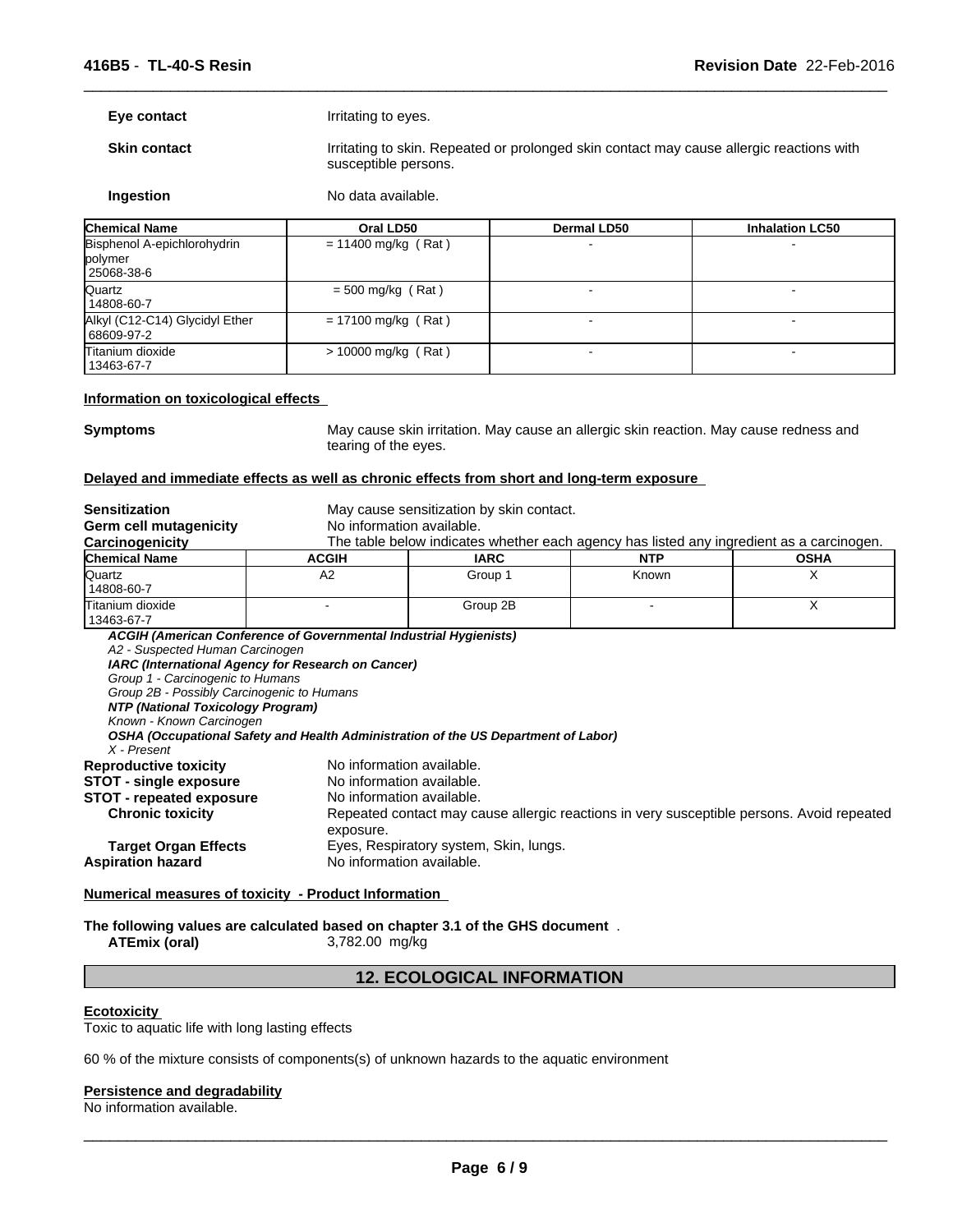# **Bioaccumulation**

No information available.

### **Other adverse effects**

No information available

|                                               | <b>13. DISPOSAL CONSIDERATIONS</b>                                                                     |
|-----------------------------------------------|--------------------------------------------------------------------------------------------------------|
| Waste treatment methods<br>Disposal of wastes | Disposal should be in accordance with applicable regional, national and local laws and<br>regulations. |
| <b>Contaminated packaging</b>                 | Do not reuse container.                                                                                |

 $\overline{\phantom{a}}$  ,  $\overline{\phantom{a}}$  ,  $\overline{\phantom{a}}$  ,  $\overline{\phantom{a}}$  ,  $\overline{\phantom{a}}$  ,  $\overline{\phantom{a}}$  ,  $\overline{\phantom{a}}$  ,  $\overline{\phantom{a}}$  ,  $\overline{\phantom{a}}$  ,  $\overline{\phantom{a}}$  ,  $\overline{\phantom{a}}$  ,  $\overline{\phantom{a}}$  ,  $\overline{\phantom{a}}$  ,  $\overline{\phantom{a}}$  ,  $\overline{\phantom{a}}$  ,  $\overline{\phantom{a}}$ 

# **14. TRANSPORT INFORMATION**

| <b>DOT</b>                                                                                                                                                           | Not regulated                                                                                                                                                                                                            |  |  |  |  |
|----------------------------------------------------------------------------------------------------------------------------------------------------------------------|--------------------------------------------------------------------------------------------------------------------------------------------------------------------------------------------------------------------------|--|--|--|--|
| <u>TDG</u>                                                                                                                                                           | Not regulated                                                                                                                                                                                                            |  |  |  |  |
| <b>IATA</b><br>UN/ID no<br>Proper shipping name<br><b>Hazard Class</b><br><b>Packing Group</b><br><b>ERG Code</b><br><b>Special Provisions</b><br><b>Description</b> | <b>UN3082</b><br>Environmentally hazardous substance, liquid, n.o.s.<br>9<br>Ш<br>9L<br>A97, A158, A197<br>UN3082, Environmentally hazardous substance, liquid, n.o.s. (Bisphenol A-epichlorohydrin<br>polymer), 9, III  |  |  |  |  |
| <b>IMDG</b><br>UN/ID no<br>Proper shipping name<br><b>Hazard Class</b><br><b>Packing Group</b><br>EmS-No<br><b>Special Provisions</b><br><b>Description</b>          | <b>UN3082</b><br>Environmentally hazardous substance, liquid, n.o.s.<br>9<br>Ш<br>$F-A, S-F$<br>274, 335<br>UN3082, Environmentally hazardous substance, liquid, n.o.s. (Bisphenol A-epichlorohydrin<br>polymer), 9, III |  |  |  |  |

# **15. REGULATORY INFORMATION**

| International Inventories |     |
|---------------------------|-----|
| <b>TSCA</b>               | Con |
| <b>DSL/NDSL</b>           | Cor |
| <b>EINECS/ELINCS</b>      | Cor |
| <b>IECSC</b>              | Cor |
| <b>KECL</b>               | Cor |
| <b>PICCS</b>              | Cor |
| <b>AICS</b>               | Cor |

# **Legend:**

**TSCA** - United States Toxic Substances Control Act Section 8(b) Inventory **DSL/NDSL** - Canadian Domestic Substances List/Non-Domestic Substances List **EINECS/ELINCS** - European Inventory of Existing Chemical Substances/European List of Notified Chemical Substances **ENCS** - Japan Existing and New Chemical Substances **IECSC** - China Inventory of Existing Chemical Substances **KECL** - Korean Existing and Evaluated Chemical Substances

**Complies Complies Complies Complies Complies Complies AICS** Complies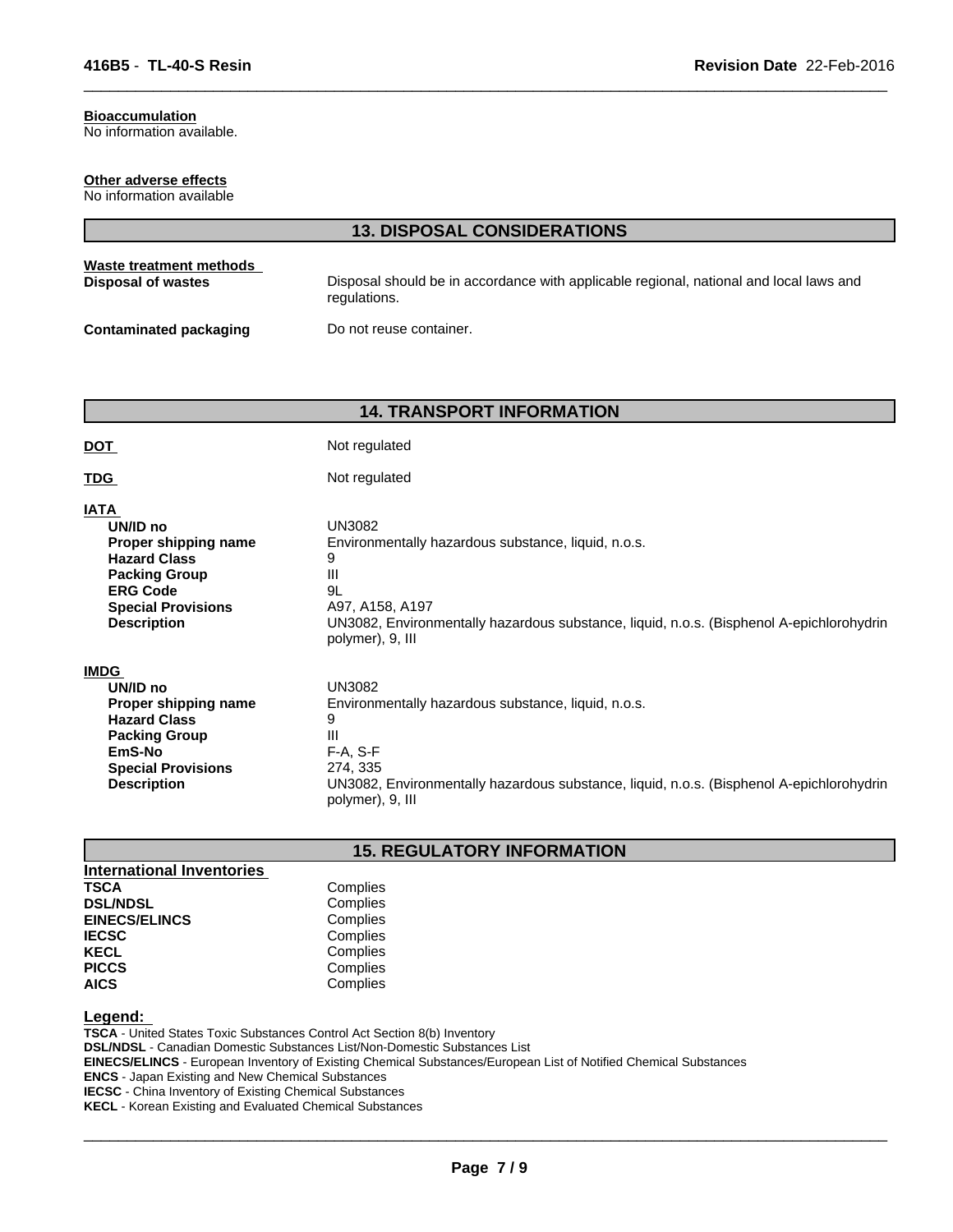**PICCS** - Philippines Inventory of Chemicals and Chemical Substances **AICS** - Australian Inventory of Chemical Substances

### **US Federal Regulations**

### **SARA 313**

Section 313 of Title III of the Superfund Amendments and Reauthorization Act of 1986 (SARA). This product does not contain any chemicals which are subject to the reporting requirements of the Act and Title 40 of the Code of Federal Regulations, Part 372

 $\overline{\phantom{a}}$  ,  $\overline{\phantom{a}}$  ,  $\overline{\phantom{a}}$  ,  $\overline{\phantom{a}}$  ,  $\overline{\phantom{a}}$  ,  $\overline{\phantom{a}}$  ,  $\overline{\phantom{a}}$  ,  $\overline{\phantom{a}}$  ,  $\overline{\phantom{a}}$  ,  $\overline{\phantom{a}}$  ,  $\overline{\phantom{a}}$  ,  $\overline{\phantom{a}}$  ,  $\overline{\phantom{a}}$  ,  $\overline{\phantom{a}}$  ,  $\overline{\phantom{a}}$  ,  $\overline{\phantom{a}}$ 

| SARA 311/312 Hazard Categories    |     |  |
|-----------------------------------|-----|--|
| Acute health hazard               | Yes |  |
| <b>Chronic Health Hazard</b>      | Yes |  |
| Fire hazard                       | No  |  |
| Sudden release of pressure hazard | No  |  |
| <b>Reactive Hazard</b>            | N٥  |  |

### **CWA (Clean Water Act)**

This product does not contain any substances regulated as pollutants pursuant to the Clean Water Act (40 CFR 122.21 and 40 CFR 122.42)

### **CERCLA**

This material, as supplied, does not contain any substances regulated as hazardous substances under the Comprehensive Environmental Response Compensation and Liability Act (CERCLA) (40 CFR 302) or the Superfund Amendments and Reauthorization Act (SARA) (40 CFR 355). There may be specific reporting requirements at the local, regional, or state level pertaining to releases of this material

### **US State Regulations**

### **California Proposition 65**

This product contains the following Proposition 65 chemicals

| <b>Chemical Name</b>                        | <b>California Proposition 65</b> |
|---------------------------------------------|----------------------------------|
| Quartz - 14808-60-7                         | Carcinogen                       |
| Titanium dioxide - 13463-67-7               | Carcinogen                       |
| <b>U.C. Cista Diabi ta Knaw Dequistions</b> |                                  |

### **U.S. State Right-to-Know Regulations**

| <b>Chemical Name</b>           | New Jersey | <b>Massachusetts</b> | Pennsylvania |
|--------------------------------|------------|----------------------|--------------|
| Quartz<br>14808-60-7           |            |                      |              |
| Mica<br>12001-26-2             |            |                      |              |
| Titanium dioxide<br>13463-67-7 |            |                      |              |

### **U.S. EPA Label Information**

**EPA Pesticide Registration Number** Not applicable

### **16. OTHER INFORMATION, INCLUDING DATE OF PREPARATION OF THE LAST REVISION**

| <b>NFPA</b> |
|-------------|
|-------------|

**HMIS** 

**Health hazards** 2

**Flammability** 1

 $\overline{\phantom{a}}$  ,  $\overline{\phantom{a}}$  ,  $\overline{\phantom{a}}$  ,  $\overline{\phantom{a}}$  ,  $\overline{\phantom{a}}$  ,  $\overline{\phantom{a}}$  ,  $\overline{\phantom{a}}$  ,  $\overline{\phantom{a}}$  ,  $\overline{\phantom{a}}$  ,  $\overline{\phantom{a}}$  ,  $\overline{\phantom{a}}$  ,  $\overline{\phantom{a}}$  ,  $\overline{\phantom{a}}$  ,  $\overline{\phantom{a}}$  ,  $\overline{\phantom{a}}$  ,  $\overline{\phantom{a}}$ 

**Physical and Chemical Properties** - **Health hazards** 2\* **Flammability** 1 **Physical hazards** 0 **Personal protection** X

**Issue Date** 22-Feb-2016 **Revision Date** 22-Feb-2016 **Revision Note** No information available

*Chronic Hazard Star Legend \* = Chronic Health Hazard*

### **Disclaimer**

**The information provided in this Material Safety Data Sheet is correct to the best of our knowledge, information and belief at the date of its publication. The information given is designed only as a guidance for safe handling, use, processing, storage, transportation, disposal and release and is not to be considered a warranty or quality specification. The information relates only to the specific material designated and may not be valid for such material used in combination**